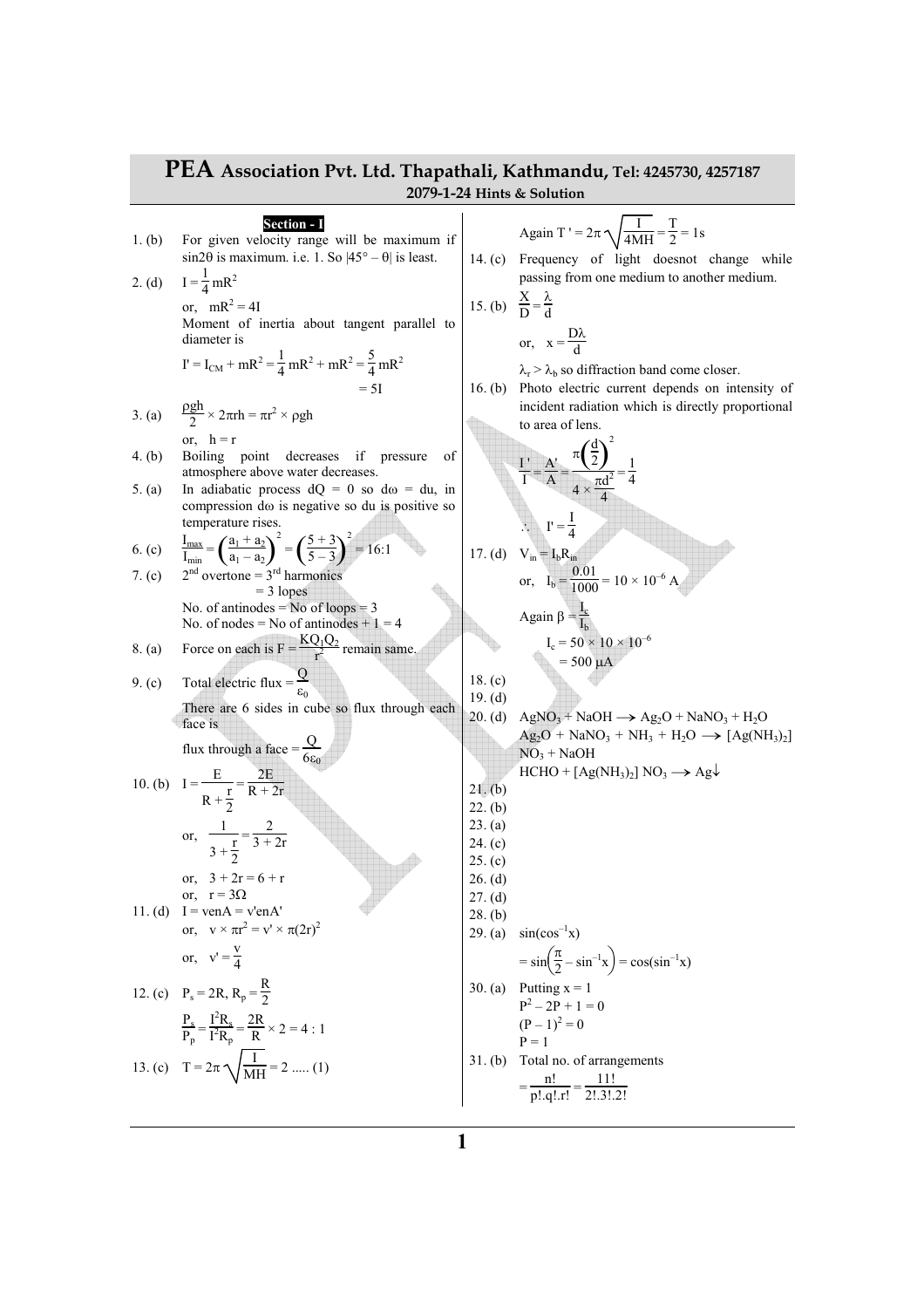| PEA Association Pvt. Ltd. Thapathali, Kathmandu, Tel: 4245730, 4257187<br>2079-1-24 Hints & Solution |                                                                                                                                                           |         |                                                                                                                                                                                                           |
|------------------------------------------------------------------------------------------------------|-----------------------------------------------------------------------------------------------------------------------------------------------------------|---------|-----------------------------------------------------------------------------------------------------------------------------------------------------------------------------------------------------------|
|                                                                                                      | 32. (c) $t_n = 3.(2^n)$<br>$t_1 = 3.2^1 = 6$<br>$t_2 = 3.2^2 = 12$<br>$r = \frac{12}{6} = 2$                                                              |         | Section - II<br>61. (b) $a_t = 2m/s^2$<br>$a_c = \frac{v^2}{r} = \frac{30^2}{500} = \frac{9}{5} = 1.8$ m/s <sup>2</sup>                                                                                   |
| 33. (c) $A = I$                                                                                      | $A^2 = (I)^2 = I$<br>$A^2 + 2A = I + 2I = 3A$                                                                                                             |         | ∴ $a = \sqrt{a_c^2 + a_t^2} = \sqrt{1.8^2 + 2^2} = 2.7 \text{ m/s}^2$<br>62. (c) $2t_s = t_r$<br>or, $2\sqrt{\frac{2l}{\text{gsin}\theta}} = \sqrt{\frac{2l}{\text{gsin}\theta - \mu \text{gcos}\theta}}$ |
|                                                                                                      | 34. (b) $\sqrt{2i} = \sqrt{1^2 + 2 \cdot 1 \cdot i + i^2} = \sqrt{(1 + i)^2} = \pm (1 + i)$                                                               |         |                                                                                                                                                                                                           |
| 35. (c) $\frac{a}{d} = \frac{b}{a}$                                                                  | $\vert ac = bd \vert$                                                                                                                                     |         | or, $\frac{4}{\sin\theta} = \frac{1}{\sin\theta - \mu\cos\theta}$<br>or, $4\sin\theta - 4\mu\cos\theta = \sin\theta$                                                                                      |
|                                                                                                      | $36. (c)$ It is obvious                                                                                                                                   |         | or, $4\mu\cos\theta = 3\sin\theta$                                                                                                                                                                        |
|                                                                                                      | 37. (c) $\vec{a} \cdot \vec{b} = 0$<br>$2\lambda - 4.5 + 2.7 = 0$                                                                                         | 63. (a) | or, $\mu = \frac{3}{4} \tan \theta = 0.75$<br>Change in $wt = change$ in upthrust                                                                                                                         |
|                                                                                                      | $\lambda = 3$<br>38. (b) Using L-Hospital's rule:<br>$=\lim_{x\to 0} \frac{\cos\theta + \theta \sin x}{1-\theta} = \cos\theta + \theta \sin\theta$        |         | or, $200 = (l^2 \times 2) \times 1$<br>or, $l = 10$ cm                                                                                                                                                    |
|                                                                                                      | 39. (a) Since the integrand is odd function, $\int \sin^3 x$                                                                                              |         | 64. (c) Gain in time in day = $\frac{1}{2} \alpha \Delta \theta \times 1$ day                                                                                                                             |
| 40. $(c)$                                                                                            | $\cos^2 x dx = 0$<br>Put $e^{x} + 1 = t$<br>$\Rightarrow$ e <sup>x</sup> dx = dt                                                                          |         | or, $\alpha = \frac{8.6 \times 2}{10 \times 86400} = 2 \times 10^{-5}$ /°C<br>65. (c) $Q = \frac{kAd\theta}{2l} \times t_1 = \frac{k2Ad\theta}{l} \times t_2$                                             |
| 41. (d)                                                                                              | $\therefore \int \frac{e^{x} dx}{e^{x} + 1} = \int \frac{dt}{t} = ln t + c = ln(e^{x} + 1) + c$<br>$dr = 5.1 - 5 = 0.1$                                   |         | or, $\frac{t_1}{2} = 2t_2$                                                                                                                                                                                |
|                                                                                                      | Approximate change in area = $dA = \frac{dA}{dr} dr$<br>$=2\pi r. dr$                                                                                     |         | or, $t_2 = \frac{12}{4} = 3$ S<br>66. (d) $f_0 + f_e = 22.5$ (1)                                                                                                                                          |
|                                                                                                      | $= 2\pi \times 5 \times 0.1$<br>$=$ $\pi$ cm <sup>2</sup>                                                                                                 |         | And m = $\frac{t_0}{f_0}$                                                                                                                                                                                 |
|                                                                                                      | 42. (a) $\left(\frac{1}{2}\right)^2 + \left(\frac{1}{3}\right)^2 + n^2 = 1$ [: $l^2 + m^2 + n^2 = 1$ ]                                                    |         | or, $f_0 = 8f_e$ (2)<br>Now $8f_e + f_e = 22.5$                                                                                                                                                           |
|                                                                                                      | $\Rightarrow$ n = $\frac{\sqrt{23}}{6}$                                                                                                                   |         | or, $f_e = \frac{22.5}{9} = 2.5$ cm<br>& $f_0 = 8 \times 2.5 = 20$ cm                                                                                                                                     |
| 43. $(c)$                                                                                            | $\mathbf{1}$<br>  a<br>b $1\vert = 0 \Rightarrow abc + 2 = a + b + c$                                                                                     | 67. (a) |                                                                                                                                                                                                           |
| 44. (b)<br>45. $(a)$<br>46. $(b)$                                                                    | Formula<br>Formula<br>$a^2 = 9$ , $b^2 = 16$                                                                                                              |         | ab)                                                                                                                                                                                                       |
|                                                                                                      | Length of latus rectum = $\frac{2b^2}{a} = \frac{2 \times 16}{3} = \frac{32}{3}$                                                                          |         | Path difference = $\frac{bb}{2d} = \frac{b^2}{2d}$                                                                                                                                                        |
| 47. (b)<br>48. $(c)$                                                                                 | Formula<br>Length of perpendicular<br>$= \left  \frac{3 \times 2 - 4 \times 3 + 5 \times 4 + 2}{\sqrt{3^2 + (-4)^2 + 5^2}} \right  = \frac{8\sqrt{2}}{5}$ |         | For missing wavelength<br>$\frac{b^2}{2d} = \frac{\lambda}{2}, \frac{3\lambda}{2}, \frac{5\lambda}{2}$                                                                                                    |
| 49. $(d)$<br>55. $(b)$                                                                               | 50. (b) 51. (c) 52. (a) 53. (c) 54. (b) 56. (a) 57. (a) 58. (b) 59. (b) 60. (b)                                                                           |         | or, $\lambda = \frac{b^2}{d}, \frac{b^2}{3d}, \frac{b^2}{5d}$<br>68. (b) $\frac{f'}{f} = \frac{c + v_p}{c - v_p}$                                                                                         |

## **2**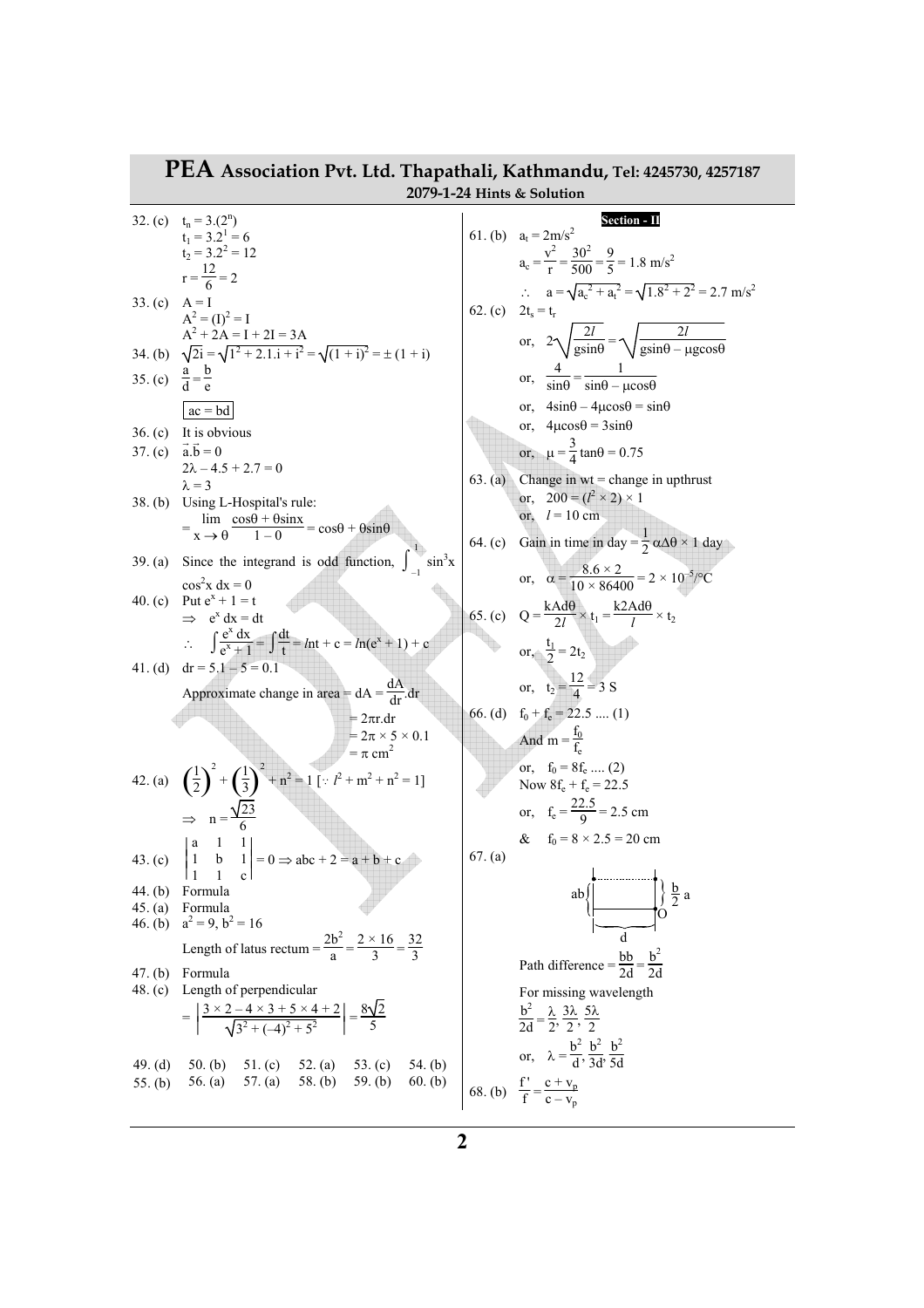**PEA Association Pvt. Ltd. Thapathali, Kathmandu, Tel: 4245730, 4257187 2079-1-24 Hints & Solution**  or, 780 × 10<sup>6</sup> + 2.6 × 10<sup>3</sup> 780 × 10<sup>6</sup><sup>=</sup> c + v<sup>p</sup> c – v<sup>p</sup> or, 1.00000333 = c + v<sup>p</sup> c – v<sup>p</sup> or, 1.00000333c – 1.00000333 v<sup>p</sup> = c + v<sup>p</sup> or, v<sup>p</sup> = 999 2.0000066 69. (d) C<sup>s</sup> = C1C<sup>2</sup> C1 + C<sup>2</sup> = 3 × 6 C1 + C<sup>2</sup> = 3 × 6 3 + 6 = 2<sup>µ</sup><sup>F</sup> Q = C<sup>s</sup> × V = 2 × 10–6 × 120 = 2.4 × 10–4C Again Q = C1V1 or, V<sup>1</sup> = 2.4 × 10–4 3 × 10–6 = 80V 70. (c) I<sup>g</sup> = 12 RT = 12 (1150 + 50) = 0.01 A S = IgG I – I<sup>g</sup> = 0.01 × 50 2 – 0.01 = 0.251 <sup>Ω</sup> 71. (a) E = BAf = Bπ*l* <sup>2</sup>ω 2π = 0.5 × 1<sup>2</sup> × 2 2 = 0.5 V 72. (c) For max. current XL = X<sup>C</sup> or, 2πfL = <sup>1</sup> 2πfc or, C = 1 4π 2 f 2L = 1 4π <sup>2</sup>(2 × 10<sup>3</sup> ) 2 × 100 × 10–3 = 63 × 10–9 F = 63 nF 73. (d) hc λ = φ + KE or, hc λ = φ + 1 2 mv<sup>2</sup> or, v = 2 m hc λ – φ = 2 9.1 × 10–31 ( ) 6.62 × 10–34 × 3 × 10<sup>8</sup> 4500 × 10–10 – 2 × 1.6 × 10–19 = 5.16 × 10<sup>5</sup> m/s Again, Bev = mv<sup>x</sup> r or, B = v e m r = 5.16 × 10<sup>5</sup> 1.8 × 10<sup>11</sup> × 0.2 = 1.43 × 10–5 T 74. (b) <sup>C</sup> C0 <sup>=</sup>( )<sup>1</sup> 2 t T1/2 or, C = 360( )<sup>1</sup> 2 1.5 0.5 = 45 counts/s Again, <sup>C</sup> C '<sup>=</sup>( )d' d 2 or, 45 5 <sup>=</sup>( )d' 2 2 or, d' 2 = 3 or, d' = 6 m ∆d = 6 – 2 = 4 m 75. (b) 76. (c) Mg3N<sup>2</sup> + 3H2<sup>O</sup>→ 3MgO + 2NH<sup>3</sup> NH<sup>3</sup> + H2<sup>O</sup>→ NH4OH 77. (a) CaOCl<sup>2</sup> + 2HCl → CaCl<sup>2</sup> + H2O + Cl<sup>2</sup> 78. (c) Wt. of metal = 74.5 – 35.5 = 39 Wt. of metal EW of metal<sup>=</sup> Wt. of chlorine EW of chlorine 39 x = 35.5 35.5 x = 39 79. (a) 3 3 3 3 → No. of shells P3– S2– Cl¯ K<sup>+</sup> P + e¯<sup>=</sup> 15 18 16 18 17 18 19 18 If the number of shells are same the size of ion is inversely proportional to P + e¯ ratio. 80. (d) V3+ = 23 – 3 = 20 = [Ar] 3d<sup>2</sup> = Two unpaired electrons Cr3+ = 24 – 3 = 21 = [Ar] 3d<sup>3</sup> = Three unpaired electrons Co3+ = 27 – 3 = 24 = [Ar] 3d<sup>6</sup> = Four unpaired electrons Fe3+ = 26 – 3 = 23 = [Ar] 3d<sup>5</sup> = Five unpaired electrons Higher the number of unpaired electron higher will be magnetic moment. 81. (b) V1N<sup>1</sup> = V2N<sup>2</sup> N<sup>2</sup> = V1N<sup>1</sup> V2 = 2.5 × 12 <sup>250</sup> = 0.12N = 0.06 M <sup>H</sup>2SO<sup>4</sup> → 2H<sup>+</sup> + SO4¯ ¯ 0.06 0 0 0 2 × 0.06 0.06 H<sup>+</sup> = 0.12 M pH = –log[H3O + ] = –log[0.12] = 0.92 C6H5CH3 [O] C6H5COOH Soda-lime C6H5COONa NaOH C6H5 + Na2CO3